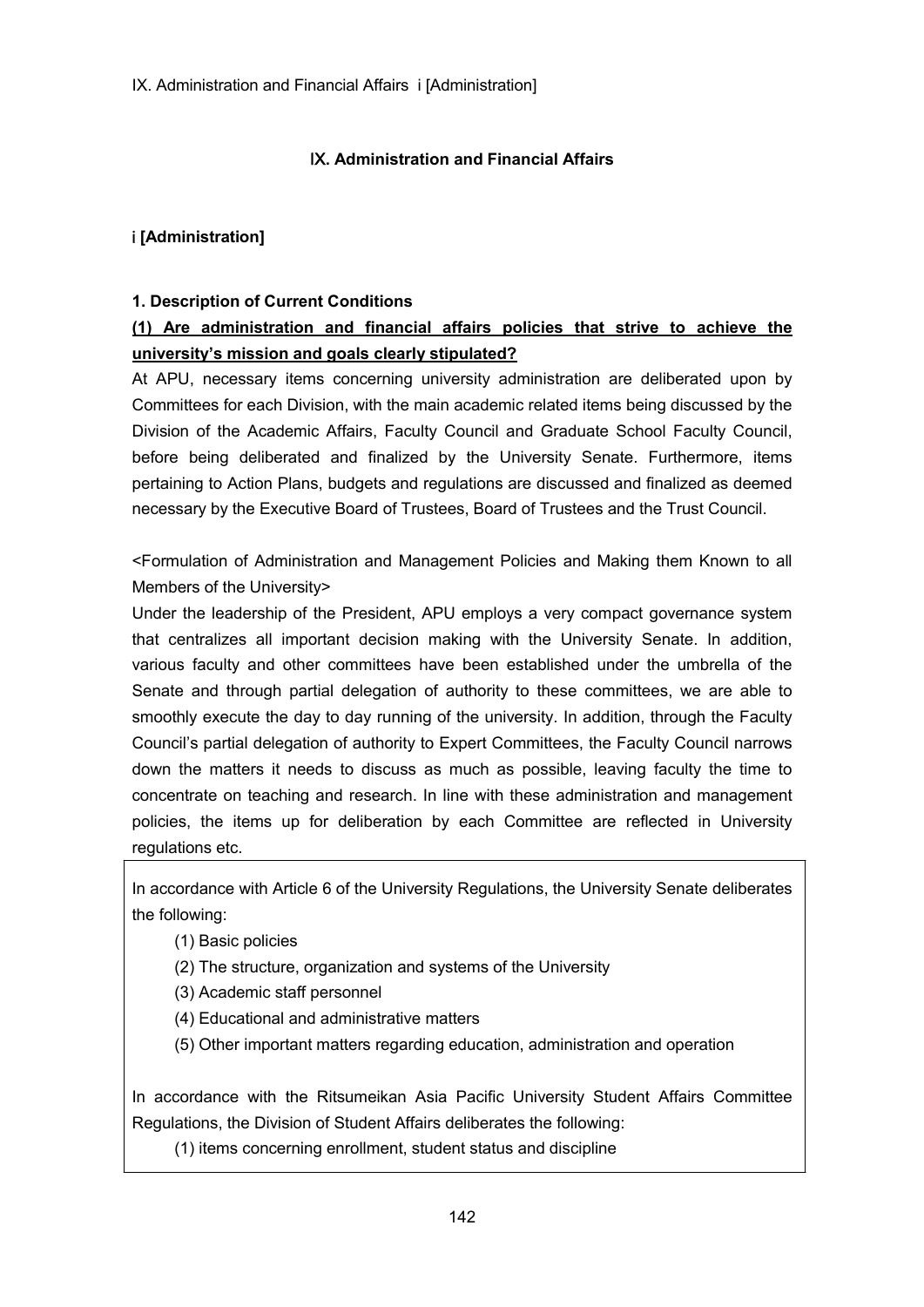- (2) items concerning overall assistance for everyday student life
- (3) items concerning student incidents and accidents
- (4) items concerning student-led activities
- (5) items concerning the scholarship system
- (6) items concerning student health management
- (7) items concerning the revision and abolishment of regulations pertaining to student life
- (8) items delegated by the University Senate for deliberation
- (9) other items concerning student life

In accordance with the Career Planning and Job Placement Committee Regulations, the Career and Job Placement Committee deliberates the following:

- (1) items concerning the career and job placement of students
- (2) items concerning internships
- (3) items delegated by the University Senate for deliberation

In accordance with the Ritsumeikan Asia Pacific University Admissions Committee Regulations, the Admissions Committee deliberates the following:

- (1) items concerning entrance examinations and methods
- (2) items concerning examination subjects and distribution
- (3) Items concerning entrance examinations, announcement of results and enrollment procedures
- (4) items concerning question creation and printing for entrance examinations
- (5) items concerning implementation of entrance examinations
- (6) items concerning entrance examinations for transfer students
- (7) items delegated by the University Senate for deliberation
- (8) other important items concerning entrance examination planning

In accordance with the Ritsumeikan Asia Pacific University Faculty Council Regulations, the Faculty Council deliberates on the following:

- (1) items concerning educational programs
- (2) items concerning student enrollment, withdrawal, study abroad, leave of absence, change of status and graduation
- (3) items concerning faculty personnel affairs
- (4) other important items pertaining to academic affairs

In accordance with the Ritsumeikan Asia Pacific University Graduate School Faculty Council Regulations, the Graduate School Faculty Council deliberates on the following:

- (1) items concerning Master's and Doctoral degree conferral
- (2) items concerning educational programs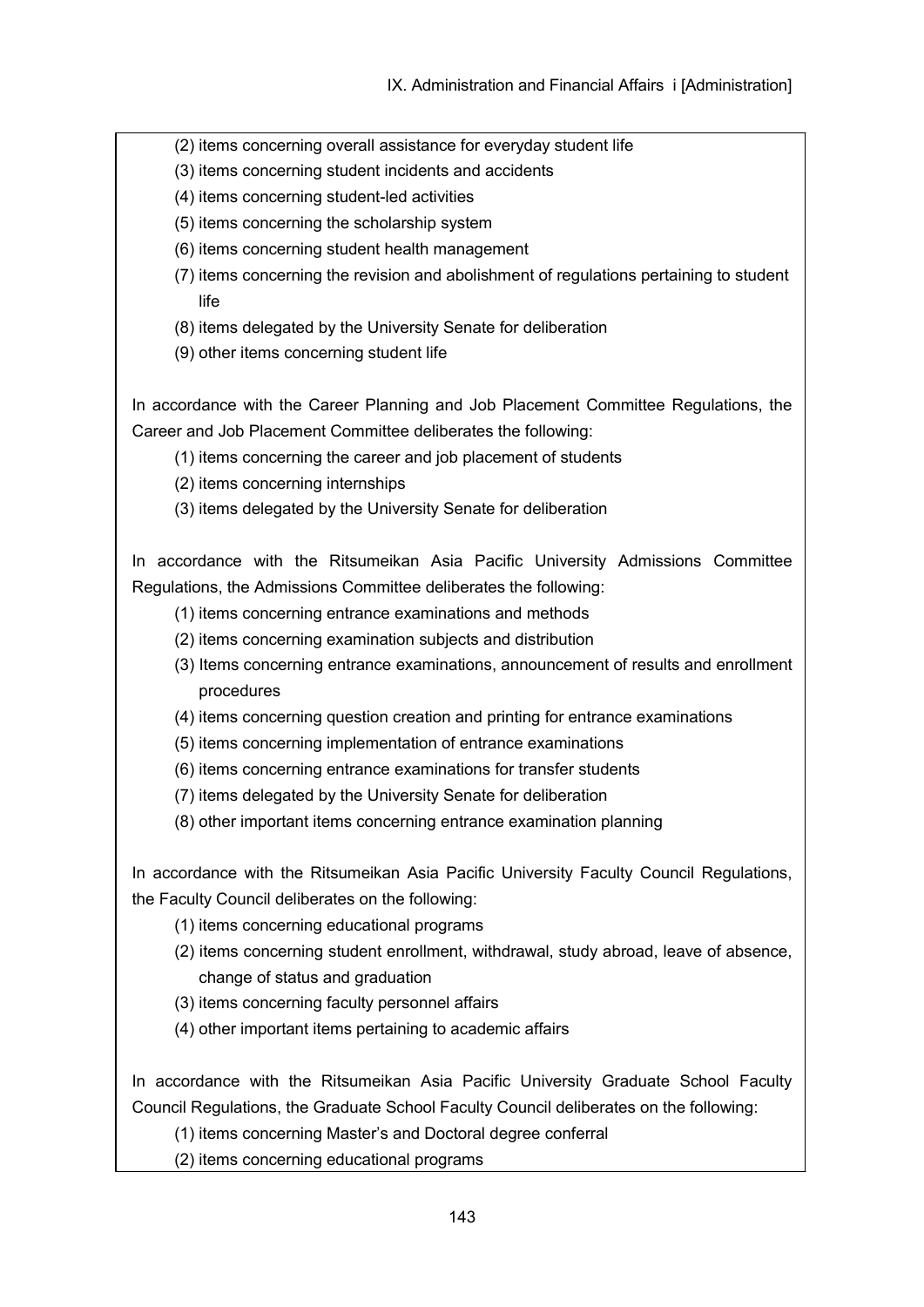- (3) items concerning graduate school admissions, withdrawal, study abroad, leave of absence, change of status and graduation
- (4) items concerning faculty personnel affairs
- (5) other important items pertaining to graduate school academic affairs

<University-wide Member Participation in Vision Development>

As outlined above, the decision making process at APU is a comparatively simple and authority-centric one. However vision-development focuses on participation from a large number of faculty and staff.

For example, in addition to the large faculty and staff participation in making future development plans during the formulation of the APU2020 Vision in AY2010, current students and alumni were also called on for opinions and ideas. Furthermore, any faculty or staff member is able to participate as an observer in the once to twice yearly APU Reviews that are held when examining important mid-term issues.

# **(2) Is university administration and management being carried out in accordance with documented regulations?**

<Development and Appropriate Implementation of Internal Regulations Concerning University Administration and Management in Accordance with Pertinent Laws>

The administration and management of the entire Trust is carried out in line with the act of endowment which is based on the Private School Law, "Rules of Enforcement for the Ritsumeikan Trust Act of Endowment" and the "Ritsumeikan Trust Code (hereinafter "Trust Code"). .

In addition, the administration and management of education is carried out in line with University Regulations, which are formulated in accordance with the School Education Law and pertinent laws and regulations. The Act of Endowment stipulates the organization of university executives, how they are selected, and the organization of the Board of Trustees and the University Senate and the proceedings in those meetings. Ritsumeikan APU University Regulations stipulate decision-making standards for academic items, and proceedings in official meetings such as the Faculty Council Meeting. The administration and management of the Trust is carried out based on these regulations.

<Clarification of the Powers and Responsibilities of the President, College and Graduate School Deans and Trustees (in charge of academic affairs) >

The President represents the university and, as stated in the University Regulations, presides over all matters pertaining to education and research at APU. The Ritsumeikan Asia Pacific University Faculty Council Regulations stipulate that College Deans are to represent the undergraduate school and make Faculty Council decisions. It is also outlined in the act of endowment that College Deans are also to be on the Ritsumeikan Trust Board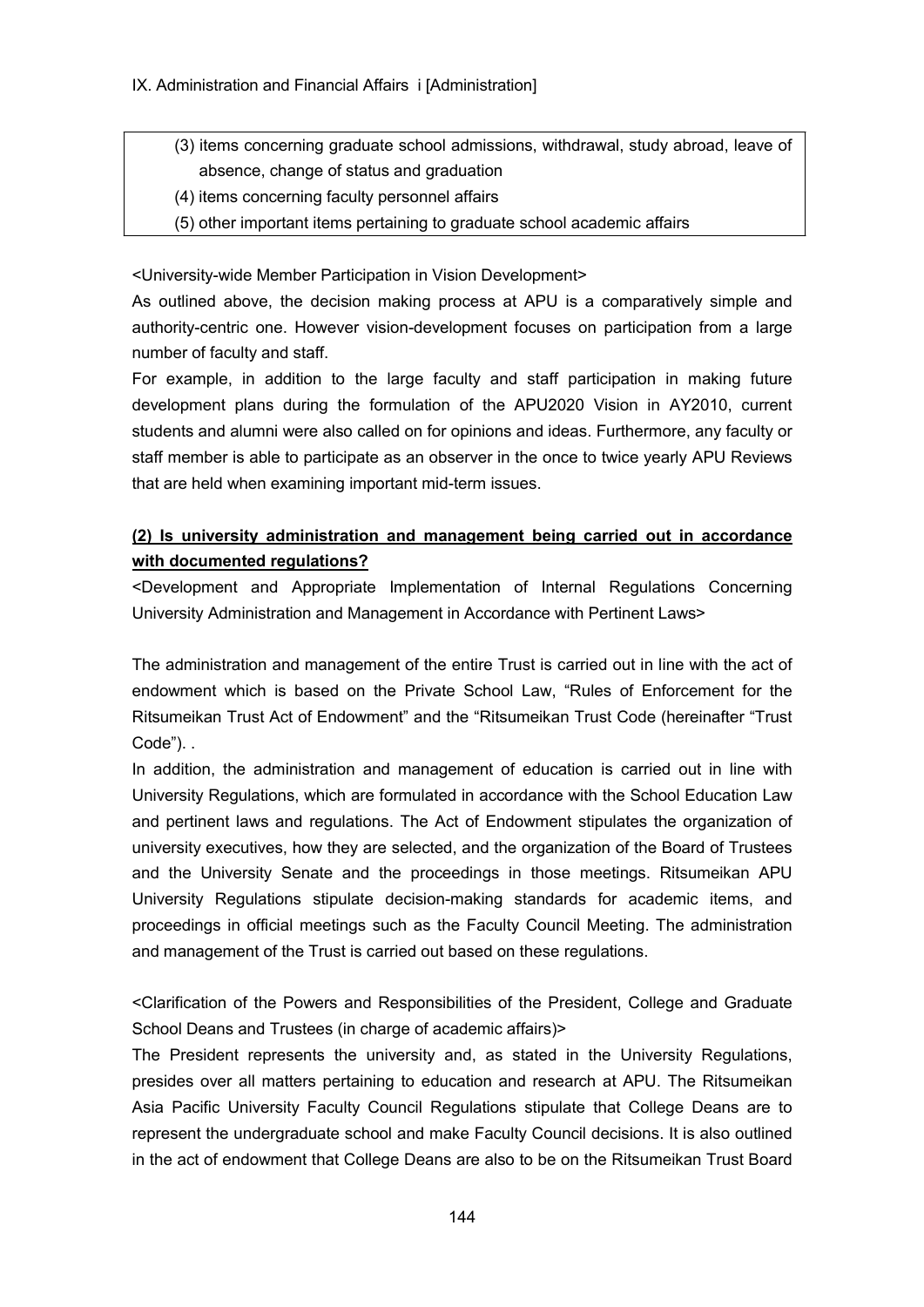of Trustees. As trustees, College Deans also have the responsibility of being involved with making policy decisions for the undergraduate school, graduate school and whole Ritsumeikan Trust, as well as enforcing everyday administration and management of the university. As the supporting pillar of the Board of Trustees, the highest decision making body in the Ritsumeikan Trust, Deans must also ensure that a fair and rational academic priority perspective is maintained.

The Dean-Trustee System plays the role of reflecting the intent of the Colleges in Ritsumeikan Trust policies and regulations, and the Deans, as Trustees, are responsible for ensuring that management policies pertaining to affiliated faculty of the College and decided on by the Board of Trustees, are thoroughly enforced. Deans taking on these two positions and sets of responsibilities make it possible for management policies decided by the Trust to be more accurately put forward to and deliberated on by the Faculty Council. It also means that the intent of the Faculty Council is reflected in the entire Trust.

The Ritsumeikan Asia Pacific University Graduate Faculty Council Regulations stipulate that Graduate School Deans are to represent the Graduate School and enforce decision making at the Graduate School Faculty Council.

<Adequacy of Election Methods for Appointing APU President and College and Graduate School Deans>

The APU President is appointed by the Chancellor of the Ritsumeikan Trust, in line with the "Rules of Enforcement for the Ritsumeikan Trust Act of Endowment", and can also assume the position of Vice Chancellor of the Ritsumeikan Trust. College and Graduate School Deans are appointed by the President, in line with the Ritsumeikan Asia Pacific University College and Graduate School Faculty Council Regulations.

# **(3) Are the organizations that have been established to support university administration functioning adequately?**

Endeavoring to achieve the missions, goals and vision of "Freedom, Peace and Humanity", "International Mutual Understanding", and "Creating the Future Shape of the Asia Pacific", and bringing in students and faculty from a diverse set of countries and regions in an effort to cultivate human resources capable of contributing to the future development of the Asia Pacific region, APU has strived towards a university administration that puts a lot of emphasis on international viability. As such, the placement of foreign staff and English speaking Japanese staff in each office has resulted in efficient bilingual administration of educational and research activities, student support, student recruitment and the management and implementation of regular meetings.

< Suitability of Administrative Organization Framework and Distribution of Personnel> In general, APU's administrative organization is organized as a normal university / school administrative organization. However it also works with the Ritsumeikan Trust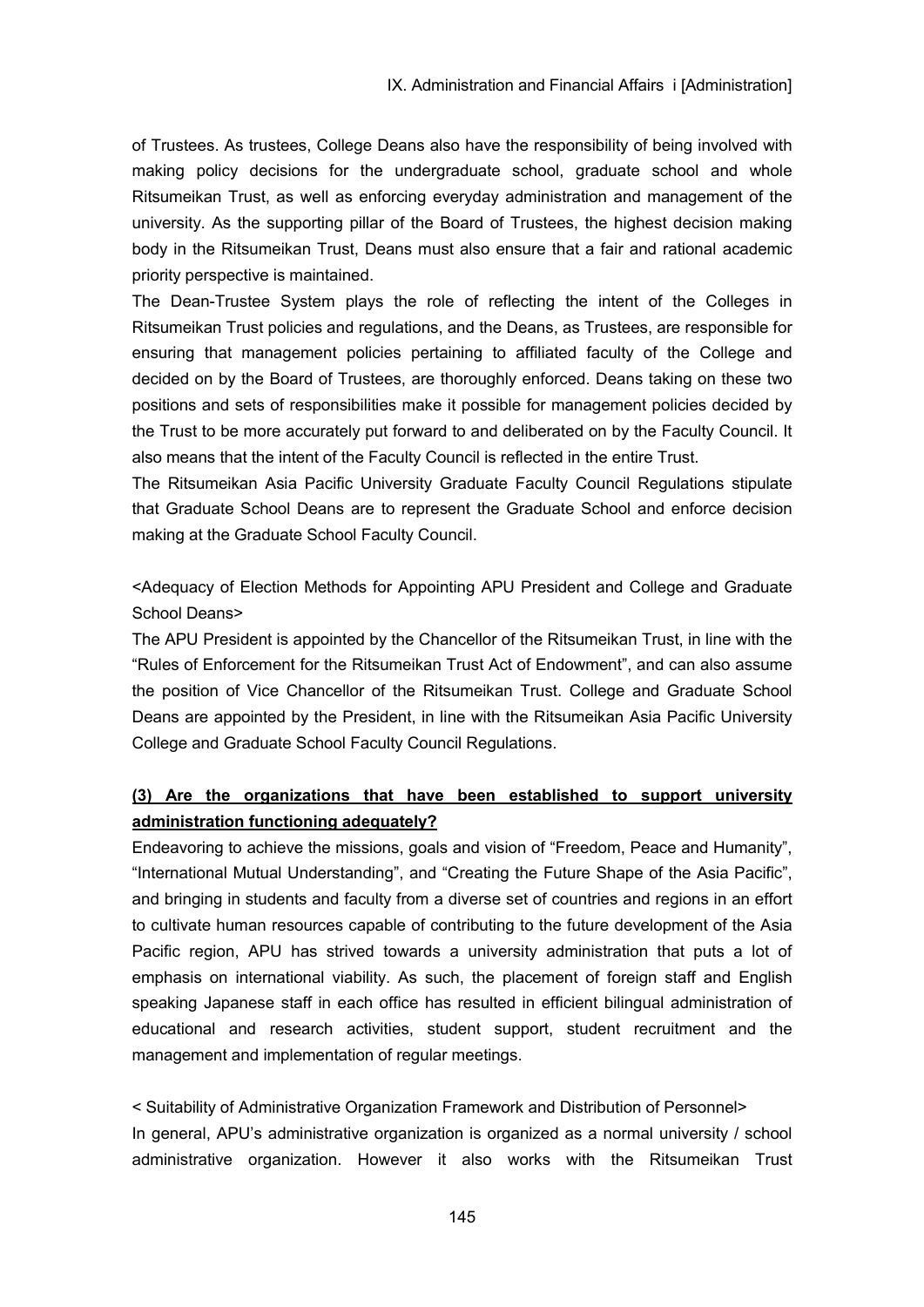#### IX. Administration and Financial Affairs *i* IAdministration1

administrative organization in managing systems shared with Ritsumeikan University and the Trust, as well as general administration, financial administration and facility management. This organization prioritizes education and research, and avoidance of the Trust and APU carrying out the same administrative duties at the same time contributes to overall organization efficiency. APU has 8 offices established under the University Administration and Student Services. These are the Student Office, Career Office, Academic Office, Research Office, Admissions Office (International), Admissions Office (Domestic), the Administration Office and the Office of the President.

APU administrative staff are categorized into permanent staff, specific staff, contract staff (specialist and administrative), and administrative assistant staff (part-time). As previously stated, APU must have bilingual Japanese and English university management, education and enrollment systems if it is to realize the mission and goals of the university. The everyday running of the university includes having to deal and correspond with international staff and foreign faculty and it is for this reason that 28 foreign staff are employed in the various offices. In addition, the AY2011 staff survey showed that the number of Japanese staff with a TOEIC score of more than 700 has risen to 25%.

The administrative organization of each office, as of May 1, 2012, is outlined in the table below. The ratio of student numbers per permanent staff (S/S ratio) is 62.32, but if we include specific and contract employees the number of students per staff member is 27.18.

| Office Name                                                 | Director-<br>General | Deputy<br>Director | Permanent<br>Staff | Specific<br>Staff | Contract<br>Staff | Total |
|-------------------------------------------------------------|----------------------|--------------------|--------------------|-------------------|-------------------|-------|
| University<br>Administration and<br><b>Student Services</b> | 1                    | 3                  | 1                  |                   | 11                | 16    |
| Student Office                                              |                      |                    | 10                 |                   | 17                | 27    |
| Career Office                                               |                      |                    | 6                  |                   | 8                 | 14    |
| Academic Office                                             |                      |                    | 27                 | 4                 | 27                | 58    |
| Research Office                                             |                      |                    | 5                  |                   | 9                 | 14    |
| <b>Admissions Office</b><br>(International)                 |                      |                    | 11                 | $\overline{2}$    | 7                 | 20    |
| <b>Admissions Office</b><br>(Domestic)                      |                      |                    | 7                  |                   | 6                 | 13    |
| <b>Administration Office</b>                                |                      |                    | 5                  |                   | 10                | 15    |
| <b>Office of President</b>                                  |                      |                    | 15                 | 1                 | 17                | 33    |
| Total                                                       | 1                    | 3                  | 87                 | 7                 | 112               | 211   |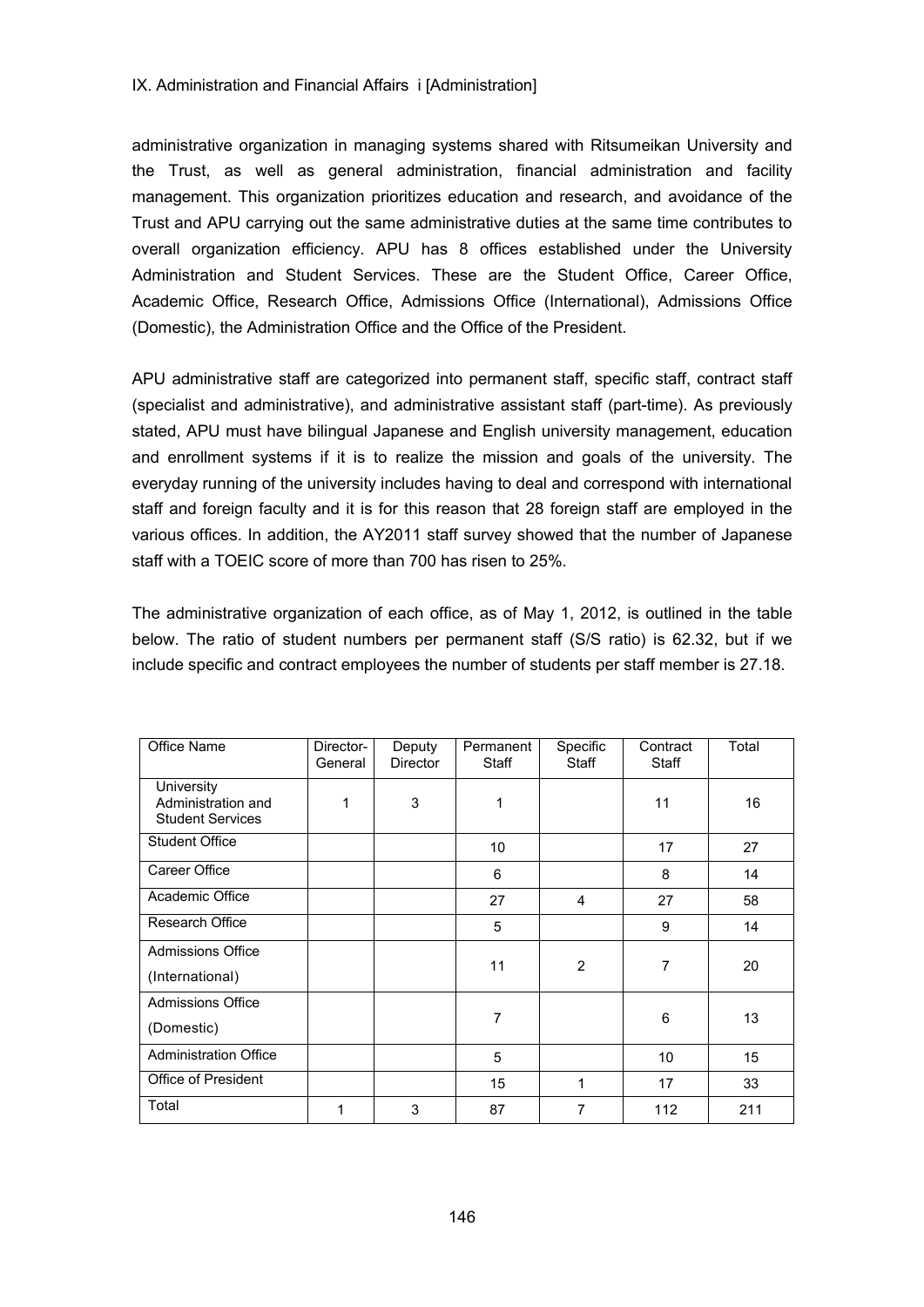<Improving Office Function and Measures to Handle Diversity in Work Duties> As a university that recruits students from around the world, APU must, if it wants to realize its APU2020 Vision, address some challenging issues in order to strengthen our overall competitiveness so we are more internationally viable. In order to ensure consistency in fiscal management, the foundation of these issues, APU must make continual reforms and upgrades and strive towards a more streamlined and efficient organization. However, in order to be able to flexibly respond to the various issues that arise from an environment that is becoming more diverse and complex, we must have an administrative framework that also keeps evolving.

### ○ Establishment and Reform of a Specific Staff System

While APU has employed contract (specialist) staff to respond to bilingual administrative duties, a Specific Staff System was established in AY2010 in order to improve administrative duties and in response to the difficulty in securing human resources in Oita Prefecture. This system was reformed in AY2012 in response to changes made to the Labor Contract Act, resulting in a system that could deal with improved, bilingual administrative duties.

### ○ Outsourcing and the Standardization and Intensification of Back-up Support Duties

From AY2011, APU started to review the administrative duties of the entire Secretariat, and has since also started standardizing, specifying and intensifying the administrative duties that act as back-up support. In addition, APU externalizes administrative man hours and uses outsourcing to streamline administration.

Based on these policies, in addition to already outsourced tasks of campus cleaning, campus management, library administration, IT system administration etc., the university increased its scope of outsourcing of standardized administrative tasks, to include parts of academic, enrollment examination and accounting related administration. Not only does this outsourcing aim to let us control and reduce overall costs, as well as streamline and stabilize the execution of these duties over a long period of time, but it also strives to form a system in which university staff can concentrate more on producing a higher level of work.

# **(4) Are measures being taken to improve motivation and credentials of administrative staff?**

APU has, in order to realize its mission and goals, developed a university administration that focuses heavily on international viability. Our administrative staff, as staff of an institute of higher education here in Japan, are equipped with the knowledge and know-how necessary to carry out the required administrative work. They are also required to be able to collect and analyze information pertaining to tertiary education from around the globe, as well as front-running academic content, teaching methods and university administrative methods.

Administrative staff are also expected to collaborate with executives and faculty in actively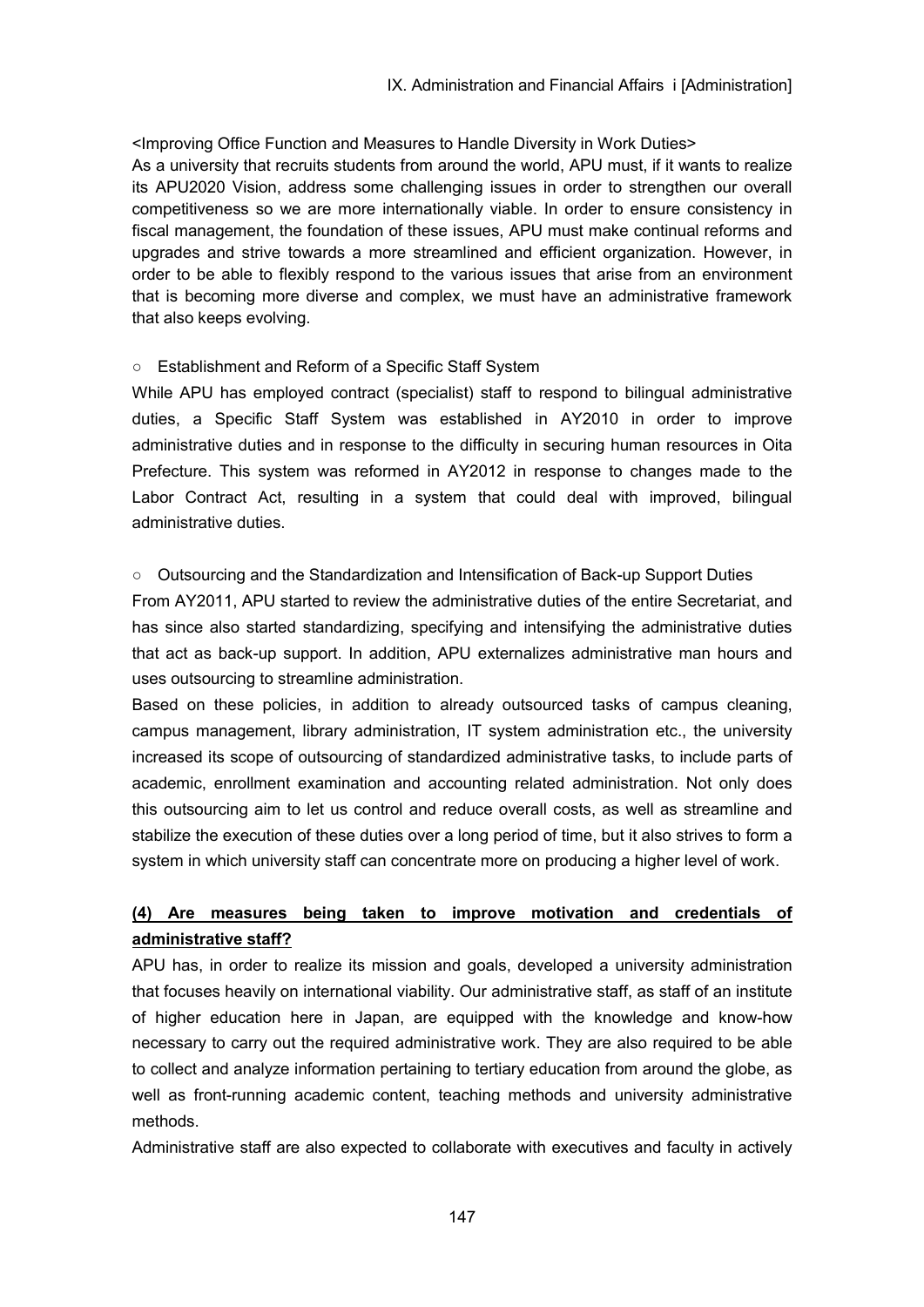proposing and formulating new regulations that will reform and improve various projects, initiatives, and the university as a whole.

APU implements a Staff Evaluation System to try and encourage staff to face new challenges, to not shy away from changes, and to endeavor to reform, strengthen and improve administrative efficiency. In addition, APU also has a unique staff development system that sends staff to overseas conferences and training at overseas universities in order to cultivate a more international mindset.

#### <Setting and Evaluating Administrative Objectives>

Since inauguration in 2000, APU has administered a faculty and staff evaluation system. A trial staff evaluation was carried out in AY2003, and in AY2004 started to be implemented to reflect on a benefit rewards scheme. While the staff system was integrated in the Ritsumeikan Trust staff system in AY2006, we have continued to use our own staff evaluation system.

With regards to evaluating staff performance based on an objective management system, the Assistant Manager and staff in each division formulate work goals and specific measures and policies for the year based on the office work plans and objectives. Interviews are then held with the Division Manager. A mid-term interview is held in September to assess progress and discuss direction for the second half of the year. A final interview is held at the end of the academic year, an evaluation given by the Division Manager, Deputy Director and Director-General and feedback given to staff.

Staff who receive exceptionally good results are given preference for participation in domestic and international training programs and seminars.

<Status and Effectiveness of Staff Development (SD)>

APU has 3 staff development initiatives:

- 1) sending staff for various external SD training
- 2) various SD training carried out by the whole Ritsumeikan Trust
- 3) APU only training

The following is an overview of the staff development training for AY2012.

- [1] Regarding external SD training, 2 staff were sent to attend training by The Japan Association of Private Universities and Colleges, 5 staff attended a "University Globalization Training Session for University Faculty and Staff" held at the International Christian University as a collaborative event organized by 5 global universities including APU, and 1 person was sent to the British Council's UK Inward Mission program that sees staff from Japanese universities go on inspections of British universities.
- [2] Regarding Ritsumeikan Trust-wide training, 1 staff member went on university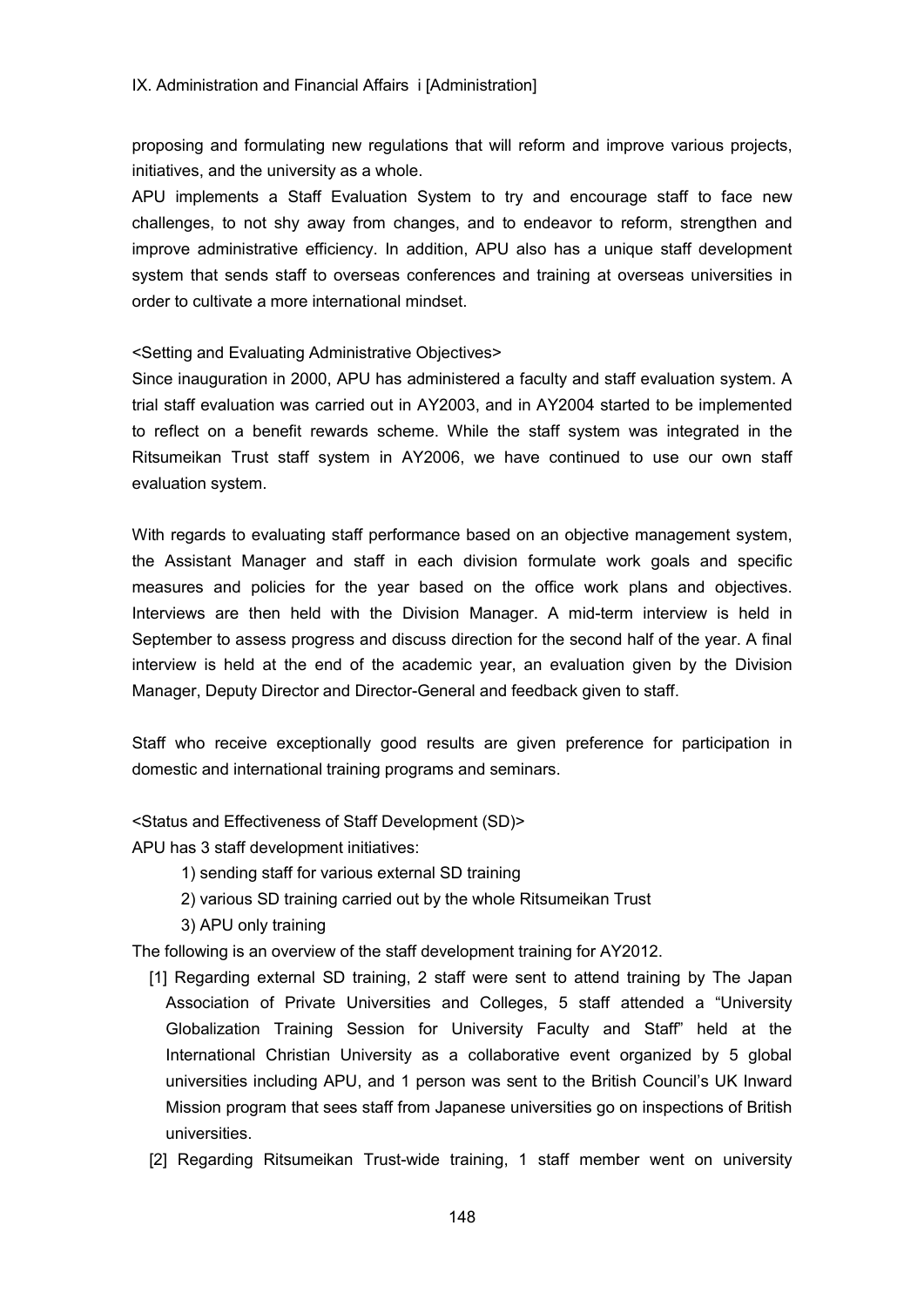administrators training for one year, 1 person spent 2 years obtaining a Master's Degree from the University of Minnesota as part of Global Management Training, and 1 person spent a year in America on university administrators training for outstanding individuals.

[3] Regarding APU only training, we have confirmed that training plays an extremely important role in maintaining a bilingual university management system and our credibility as an international university. 27 staff attended English training during the year, 7 staff participated in Application Processor training for certification to process faculty, staff and student visas, and 2 staff were sent overseas on the INU Staff Shadowing Program.

In addition to the above training, APU also invited a lecturer from the Japan Council for the Safety of Overseas Students to give a risk management simulation workshop that included a case about a student who went overseas and got in an accident. The workshop showed participants exactly what to do in a time of crisis.

### **2. Self Assessment**

### **[1] Items That Are Showing Results**

<1> Dealing with a bilingual Japanese-English education system By having foreign national staff as well as English speaking Japanese staff in each office we are able to implement smooth running of both the bilingual Japanese-English education system and of the university as a whole.

## **[2] Items Requiring Improvement**

## <Staff Development>

As an international university we have been credited with having a fairly high standard of staff development training, but there are still some areas concerning training objectives and the overall big picture of staff development that are unclear. We need to improve staff development content by examining training achievements to clarify objectives and organize a human resources development plan and overall picture of the staff development program itself.

## **3. Development Policies towards the Future**

## **[1] Items That Are Showing Results**

<1>Handling a Bilingual Education System

The university formulates a mid-term administrative systems development policy in response to heightened international competition, and to cope with an environment that is becoming more diverse and complicated. In addition, the university tries to clarify job roles